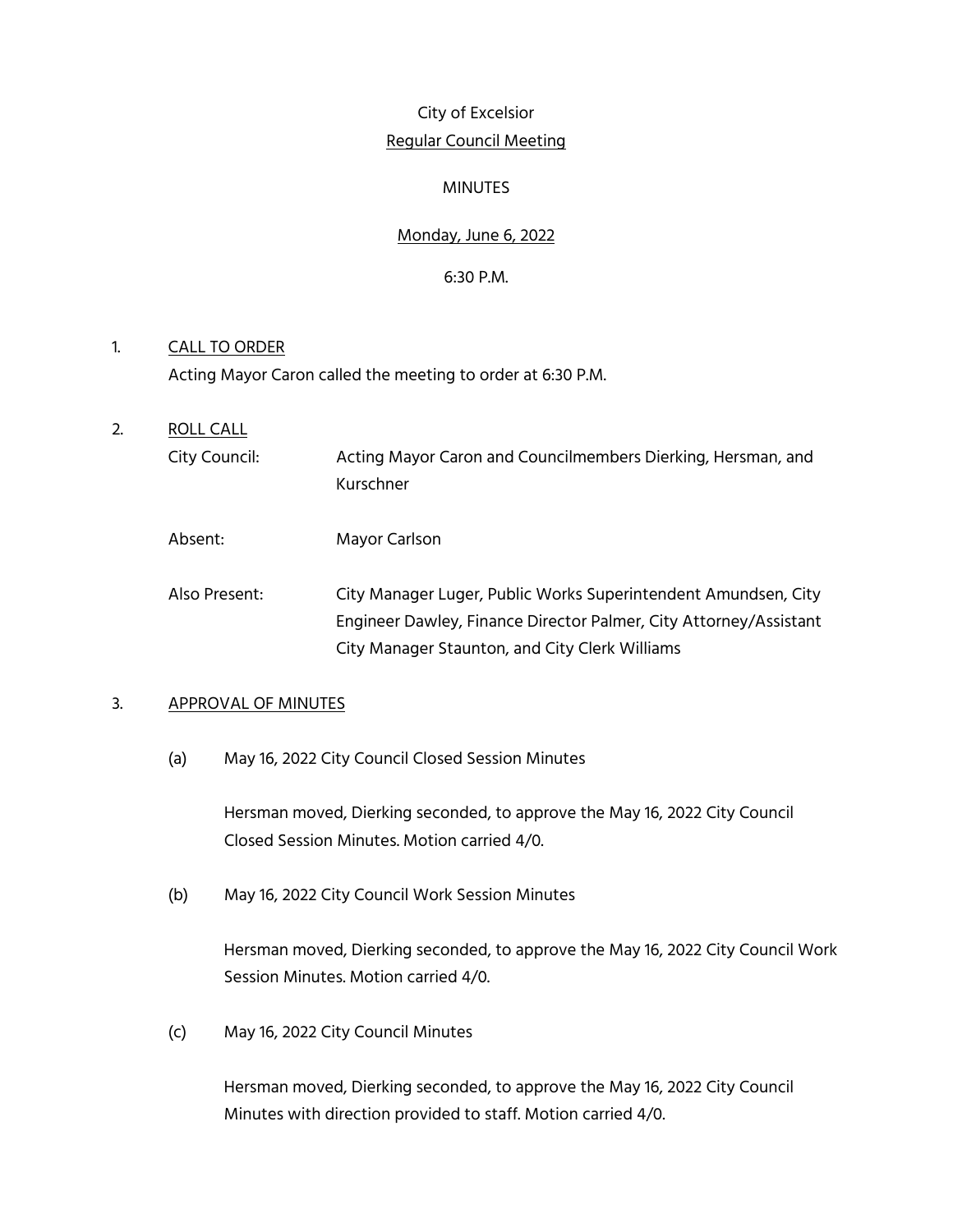## 4. MEET EXCELSIOR (ORDER OF AGENDA AMENDED)

(a) Colleen Lockovitch, Sustinea, gave the Council an update on the pollinator planting program that is part of the Great River Greening (GRG) Grant.

## 5. OPEN FORUM

Erik Forsberg, 141 Minnetonka Boulevard, MarineMax, addressed the Council about the City's LMCD representative and regulations.

Matt Mueller, 720 Galpin Lake Road, Minnesota Inboard Water Sports, addressed the Council about the City's LMCD representative and regulations.

Gabriel Jabbour, 985 Tonkawa Road, addressed the Council about the City's LMCD representative and public safety on Lake Minnetonka.

Bruce Kelly, 165 Maple Street, addressed the Council about the proposed 339 Third Street development.

## 6. CITY COUNCIL COMMUNICATIONS, QUESTIONS, and REPORTS

(a) Excelsior-Lake Minnetonka Chamber of Commerce Update

No Update.

(b) Republic Services Update

Matt Herman, Republic Services, gave an update on the refuse service.

(c) Excelsior Fire District Update

Councilmember Dierking gave an update on the Excelsior Fire District.

(d) Heritage Preservation Commission Update

Kevin Staunton, Assistant City Manager/City Attorney, gave an update on the Heritage Preservation Commission.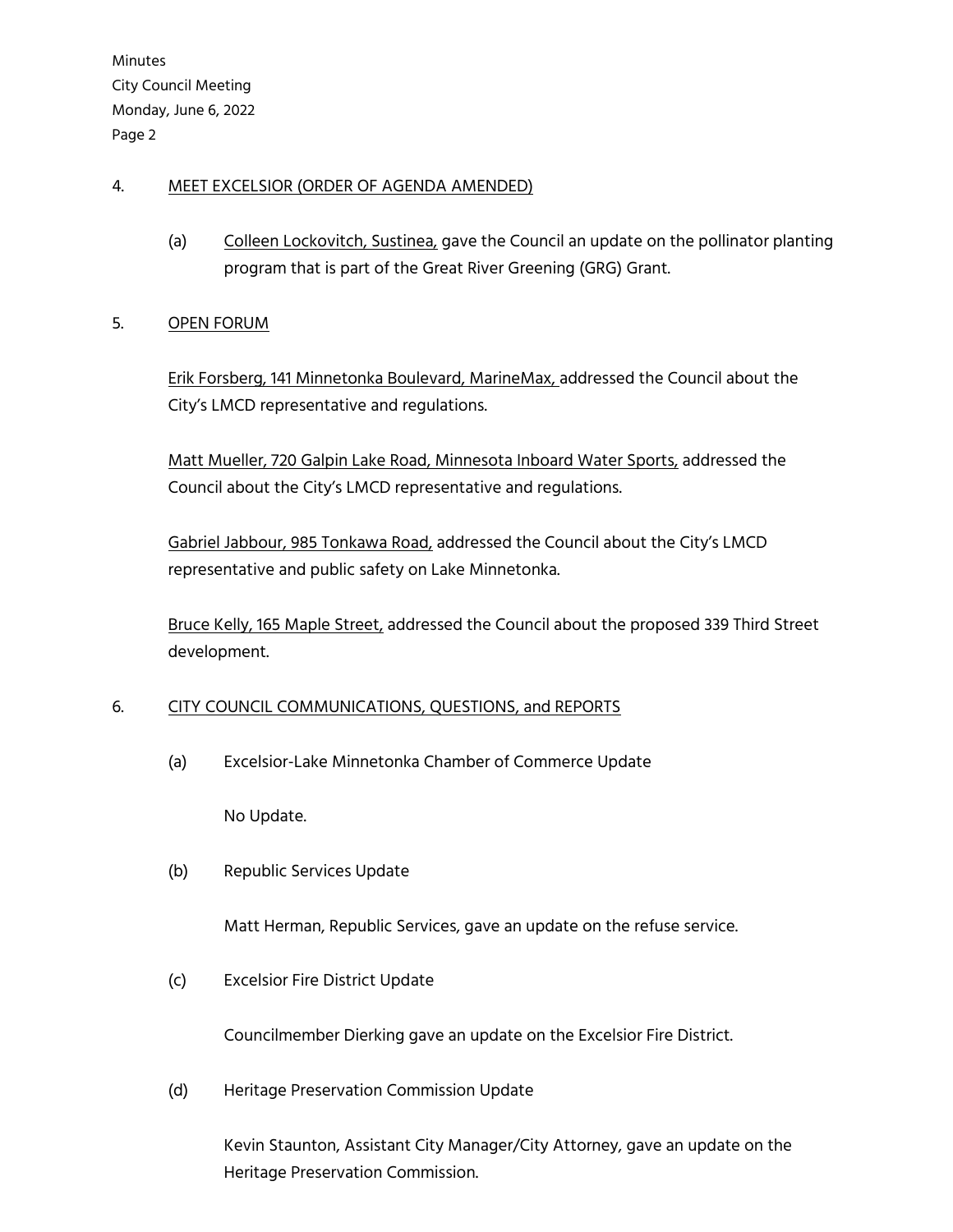(e) Construction Updates (Amended)

Tim Amundsen, Public Works Superintendent, gave an update on construction.

(f) 339 Third Street Update (Amended)

Councilmember Caron gave an update on the 339 Third Street Work Group.

(g) Cemetery Committee Update (Amended)

Councilmember Caron gave an update on the Cemetery Committee.

#### 7. AGENDA APPROVAL

(a) Meeting Agenda

Dierking moved, Hersman seconded, to approve the June 6, 2022 Meeting Agenda. Motion carried 4/0.

(b) Consent Agenda

Kurschner moved, Dierking seconded, to approve Items 7(b) 1,2,3,6,7,8,9,10 and pull Items 7(b)4 and 7(b)5 for discussion. Motion carried 4/0.

1. Review Verified Claims under \$20,000 and Approve Verified Claims over \$20,000

> Action – Reviewed Verified Claims under \$20,000 and Approved Verified Claims over \$20,000.

2. Resolution 2022-30 Concession Building/Plaza Award Contract and Assign to Gardener

 Action – Adopted Resolution 2022-30 Awarding a Contract for Roofing Work to be Managed by Gardner Builders and Assigning that Contract to Gardener Builders for the Excelsior Concession Building Project.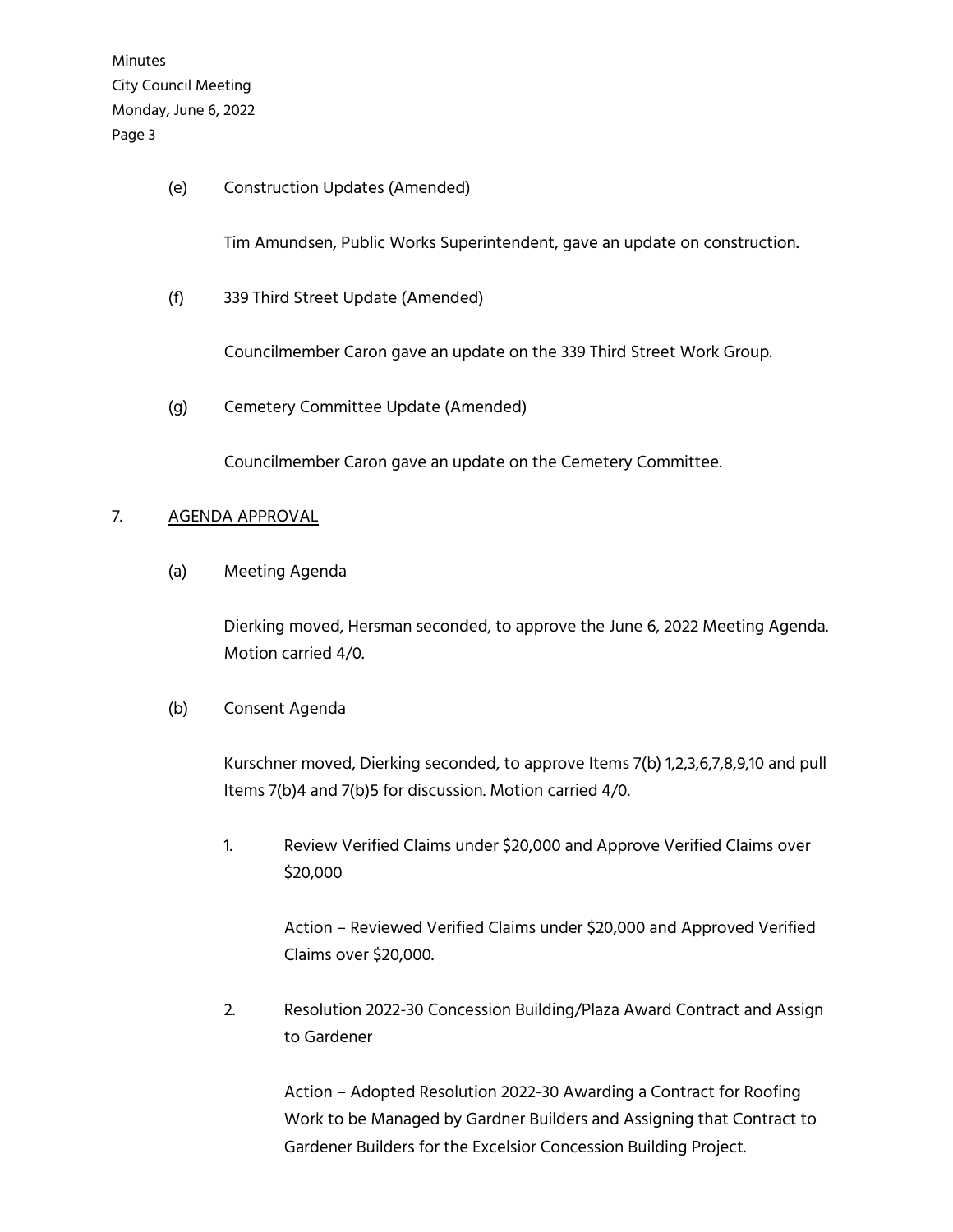3. Resolution 2022-27 Approving 289 Water Street CUP Application

Action – Adopted Resolution 2022-27 Approving a Conditional Use Permit for Two Buildings on a Base Lot at 287/289 Water Street.

4. Approve Service Agreement with BS&A Software

Action – Kurschner moved, Dierking seconded, to approve the Service Agreement with BS&A Software. Motion carried 4/0.

5. Second Reading of Ordinance No. 636 Proposed Zoning Amendment Articles 17 & 24

> Action – Dierking moved, Kurschner seconded, to waive the second reading and adopt Ordinance No. 636 and Summary Resolution 2022-28. Motion carried 4/0.

6. Approve April 2022 Financials

Action – Approved April 2022 Financials.

7. Acknowledge 10% Gambling Donations for First Quarter 2022

Action – Acknowledged 10% Gambling Donations for First Quarter 2022.

8. Approve May 2022 Building Permit Report

Action – Approved May 2022 Building Permit Report.

9. Continue 162 West Lake Street Variance Application

Action – Continued 162 West Lake Street Variance Application.

10. Continue Proposed Zoning Amendments

Action – Continued Proposed Zoning Amendments.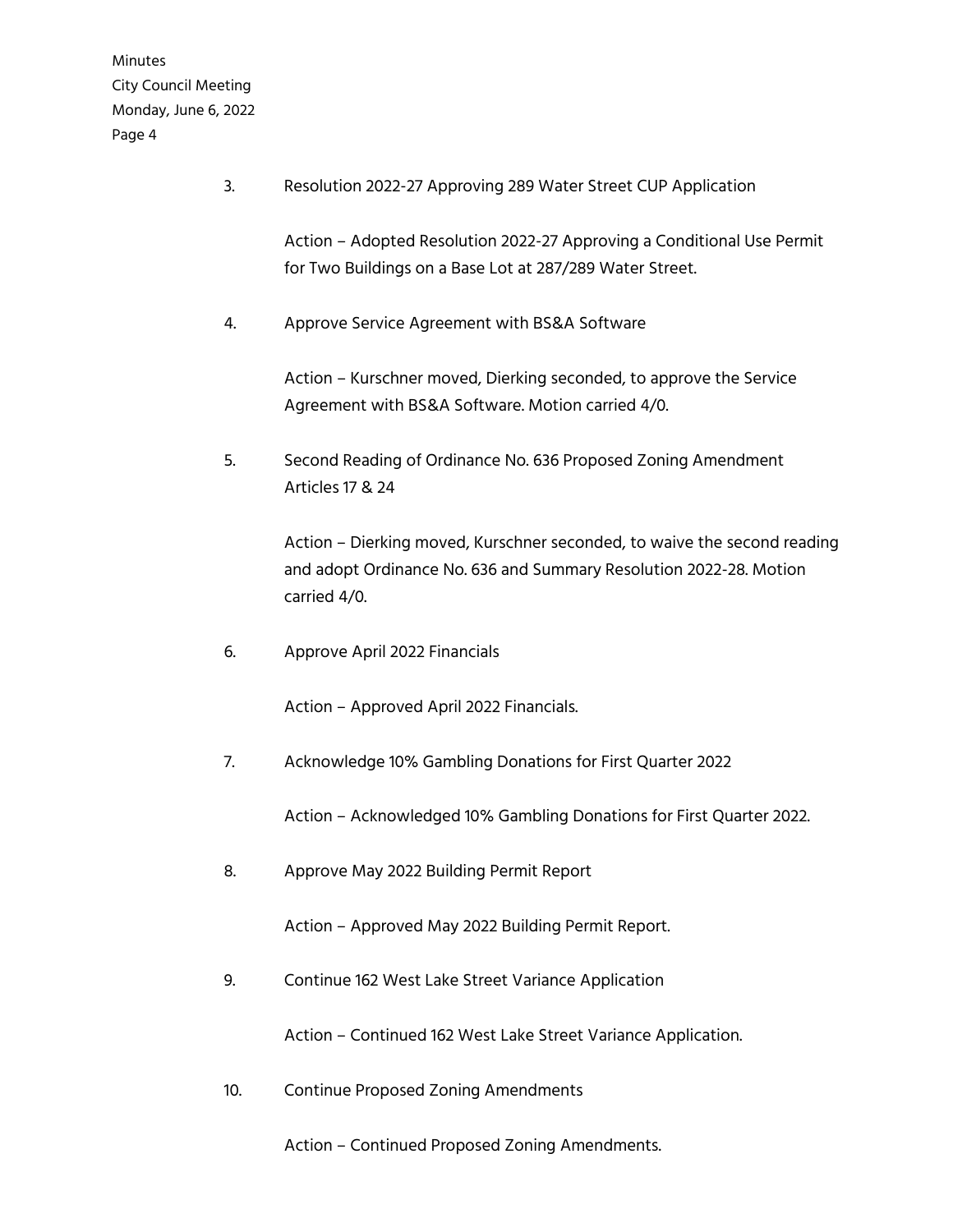## 8. PUBLIC HEARINGS

(a) None

#### 9. PETITIONS, REQUESTS and COMMUNICATIONS

(a) 2021 Audit Report and Presentation

Dierking moved, Kurschner seconded, to accept the 2021 Audit Reports for filing. Motion carried 4/0.

#### 10. ORDINANCES and RESOLUTIONS

(a) None

#### 11. REPORTS of OFFICERS, BOARDS, and COMMITTEES

(a) Parks and Recreation Commission Appointment

Hersman moved, Dierking seconded, to appoint Roy Pike to the Parks and Recreation Commission. Motion carried 4/0.

#### 12. UNFINISHED BUSINESS

(a) East Lot Overhead Electric Relocation Underground – Consider Bids and Award of Contract

 Kurschner moved, Hersman seconded, to reject all bids received, not award a construction contract for the East Lot Overhead Utility Relocation Project at this time and consider again in the future as the budget and other funding sources allow. Motion carried 4/0.

(b) Receive Bids, Consider Award – Excelsior Boulevard Sanitary Sewer Lift Station

Action – Kurschner moved, Hersman seconded, to continue this item to the June 20, 2022 City Council Meeting. Motion carried 4/0.